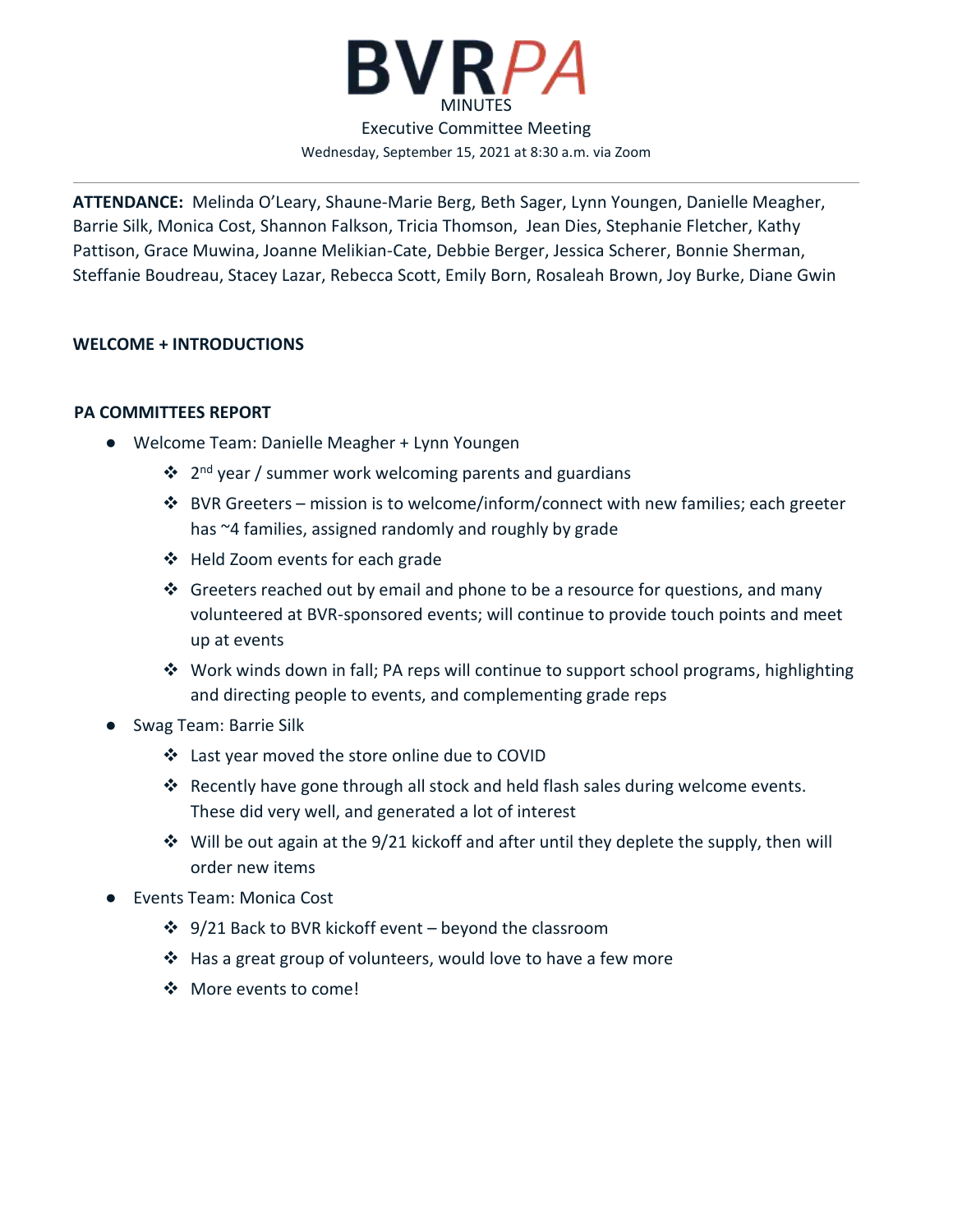

Executive Committee Meeting

Wednesday, September 15, 2021 at 8:30 a.m. via Zoom

- BVR*lit* Team: Shannon Falkson
	- ❖ Two book club events this year; first is 11/9
	- ❖ Book will be announced soon: The Vanishing Half by Brit Bennett
	- ◆ Goal is to connect parents with each other through books and discussion
	- ❖ Early March event will connect faculty and parents to discuss books; provides an opportunity to work with faculty and learn about BVR's philosophy
- Teacher Appreciation Team: Tricia Thomson + Jean Dyes
	- ❖ Getting started with planning; meeting on Friday to review what's been done previously and plan for this year
	- ❖ Will be thinking creatively and coming up with new ideas!
- PIN (Parents of Independent Schools Network): Danielle Meagher
	- ❖ Danielle serves on the Board; ~50 private schools in New England [https://pin](https://pin-inc.org/schools/)[inc.org/schools/](https://pin-inc.org/schools/)
	- ❖ Monthly meetings at noon via Zoom open to all parents and guardians of member schools
	- ❖ 10/6: Dr. Elizabeth Englander will discuss coping with emotional, social, and screen challenges during the pandemic and providing strategies
	- ❖ Please help publicize to grades all are welcome!
	- ❖ Closed Facebook page for announcements and resources: <https://www.facebook.com/groups/PINND> Answer a couple of questions, password is 1986

## **2021-2022 PA EXECUTIVE COMMITTEE MEETING DATES**

- October 6 at (8:15 a.m.): Location: on campus
- November 17 (8:15 a.m.): Location: on campus
	- *Note: this meeting may change to evening and open to all parents/caregivers. Stay tuned for additional details.*
- December 15 (8:30 a.m.): Location: Virtual via Zoom (link to follow)
- January 19 (8:15 a.m.): PA Executive Committee Meeting: Location: TBD
- February 9 (8:15 a.m.): PA Executive Committee Meeting: Location: TBD
- Tuesday, March 8 (6:30 p.m.) PA Executive Committee: Phonathon for TASTE: Location: TBD